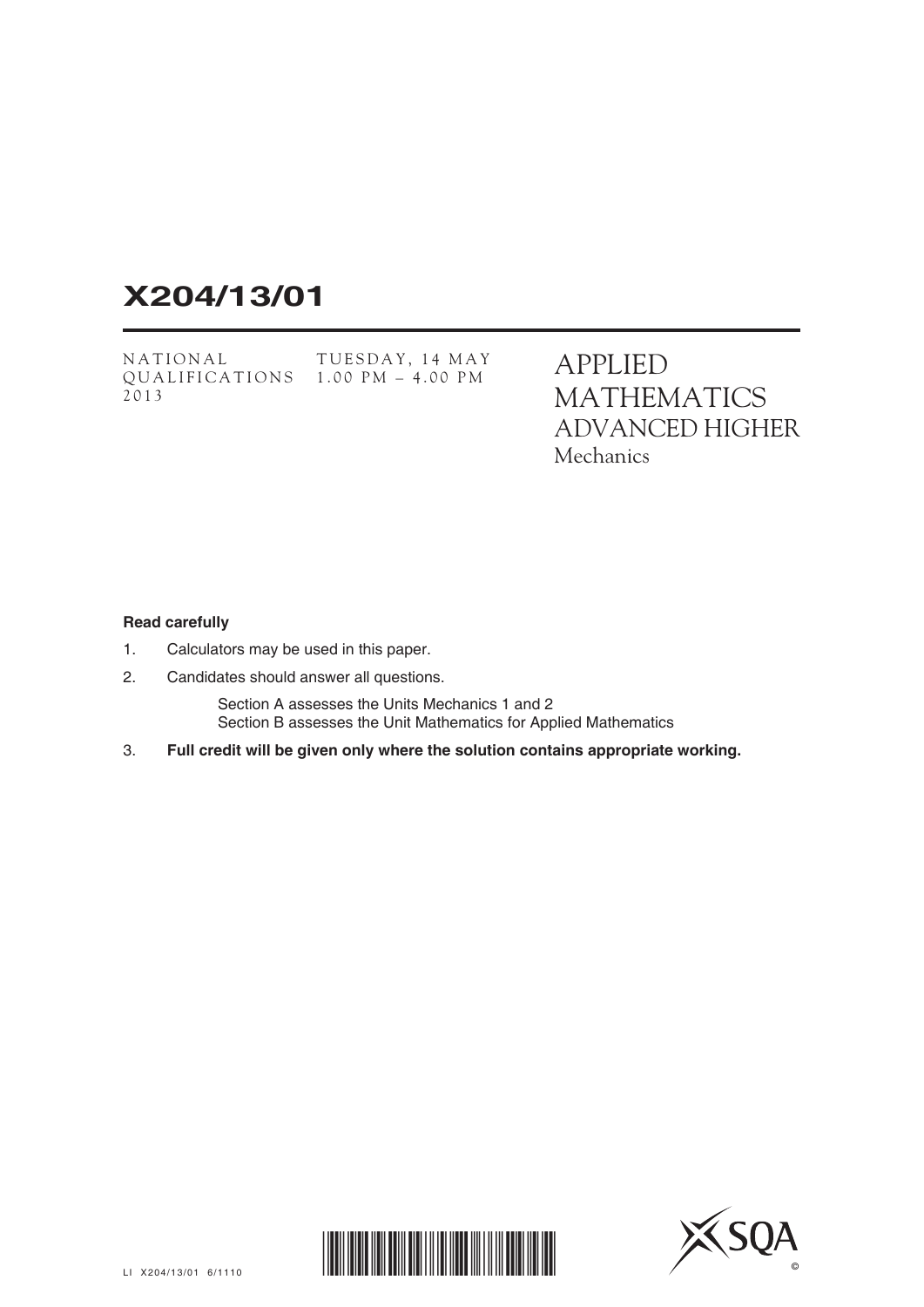# **Section A (Mechanics 1 and 2)**

# **Answer all the questions**

# Candidates should observe that  $g$  m s<sup>-2</sup> denotes the magnitude of the **acceleration due to gravity.**

# Where appropriate, take its magnitude to be  $9.8 \text{ m s}^{-2}$ .

- **A1.** A particle is moving in a plane such that *t* seconds after the start of its motion, the velocity is given by  $(3t\mathbf{i} + 5t^2\mathbf{j})$  m s<sup>-1</sup>. The particle is initially at the point  $\left(\frac{1}{2}i - 7j\right)$  metres relative to a fixed origin *O*. Find the distance of the particle from *O* when  $t = 3$ .
- **A2.** A ball of mass 0·5 kg is released from rest at a height of 10 metres above the ground. If the ball reaches 2·5 metres after its first bounce, calculate the size of the impulse exerted by the ground on the ball.
- **A3.** A particle of mass 3 kilograms moves under the action of its own weight and a constant force  $\mathbf{F} = (3\mathbf{i} + 5.4\mathbf{j})$  where *i* and *j* are unit vectors in the horizontal and vertical directions respectively.

Initially the particle has velocity  $(2i - j)$  m s<sup>-1</sup> as it passes through a point *A*. The particle passes through *B* after 4 seconds. Find the work done to move the particle from *A* to *B*.

A4. A go-kart of mass 100 kilograms accelerates at  $3 \text{ m s}^{-2}$  at the instant when its speed is  $5 \text{ m s}^{-1}$  and the engine's power is at a maximum.

 Given that there is a total resistance to motion of 60 newtons throughout the go-kart's motion, find the maximum speed which the go-kart can achieve.

**5**

*Marks*

**3**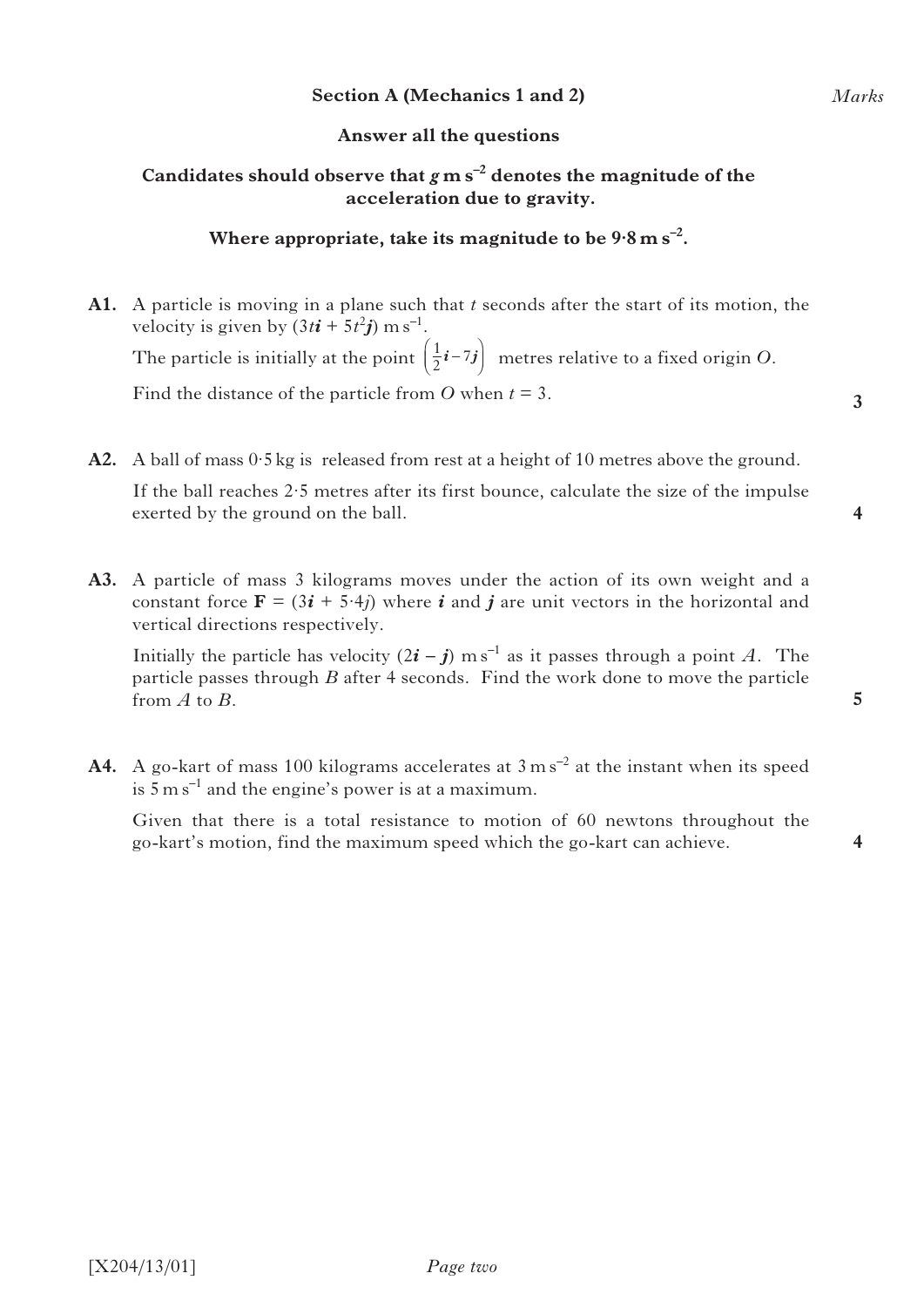**A5.** A piano of mass 160 kilograms is resting on a rough plane inclined at an angle  $\theta$ <sup>°</sup> to the horizontal, where  $\tan \theta^\circ = \frac{7}{24}$ . When a removal man applies a horizontal force of 850 newtons, the piano is just on the point of moving up the plane. Find the value of the coefficient of friction between the piano and the surface of the plane.

 When the removal man increases the horizontal force to 1000 newtons, the piano begins to accelerate up the plane, along the line of greatest slope. How far does the piano travel in 3 seconds?

**A6.** A rough disc rotates in a horizontal plane with a constant angular velocity  $\omega$  about a fixed vertical axis through the centre *O*. A particle of mass *m* kilograms lies at a point *P* on the disc and is attached to the axis by a light elastic string *OP* of natural length *a* metres and modulus of elasticity 2 *mg*.



Find the range of values for  $\omega$  such that the particle remains stationary on the disc.

**A7.** A light elastic string of natural length *l* metres hangs from a fixed point *O* with a particle of mass *m* kilograms attached at its lower end. In equilibrium the string is extended by *e* metres.

 The particle is then pulled down a further distance *a* metres where *a* < *e* and released.

 Show that the ensuing motion is simple harmonic and state the period of the motion.

The maximum velocity of the particle during motion is  $\frac{1}{2}\sqrt{ge}$ . Find an expression for the emplitude of the motion in terms of e. for the amplitude of the motion in terms of *e*.

#### **[Turn over**



**2**

**4**

**5**

**4**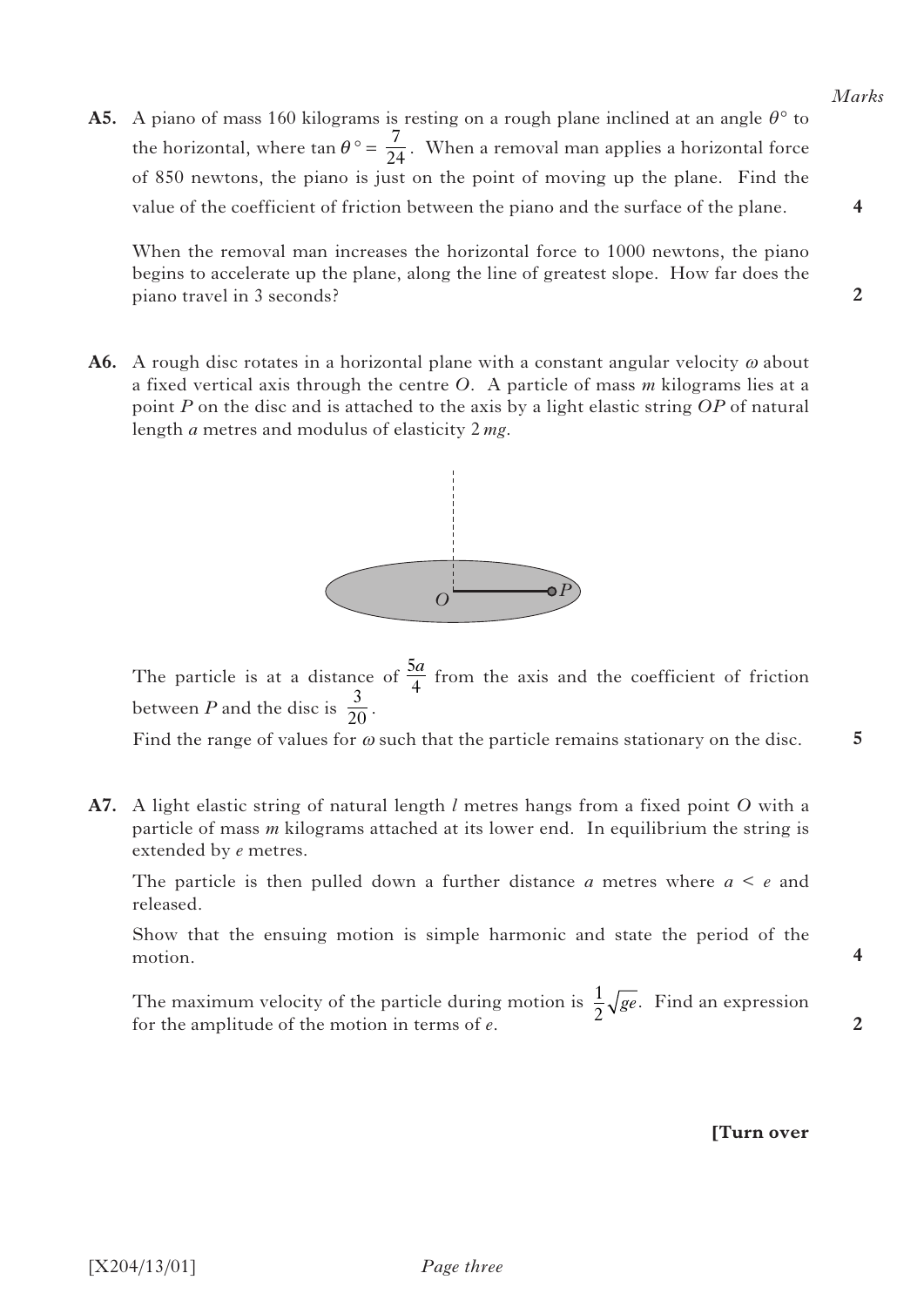**A8.** A smooth solid hemisphere of radius *a* metres is fixed with its plane face on a horizontal table and its curved surface uppermost. A particle *P* of mass *m* kilograms is placed at the highest point on the hemisphere and given an initial horizontal speed  $\sqrt{\frac{ag}{2}}$  m s<sup>-1</sup>. The particle moves along the curved surface of the

hemisphere until it leaves the surface at *Q*.

 Calculate the angle between the tangent at *Q* and the horizontal, and find an expression for the speed of the particle at *Q.*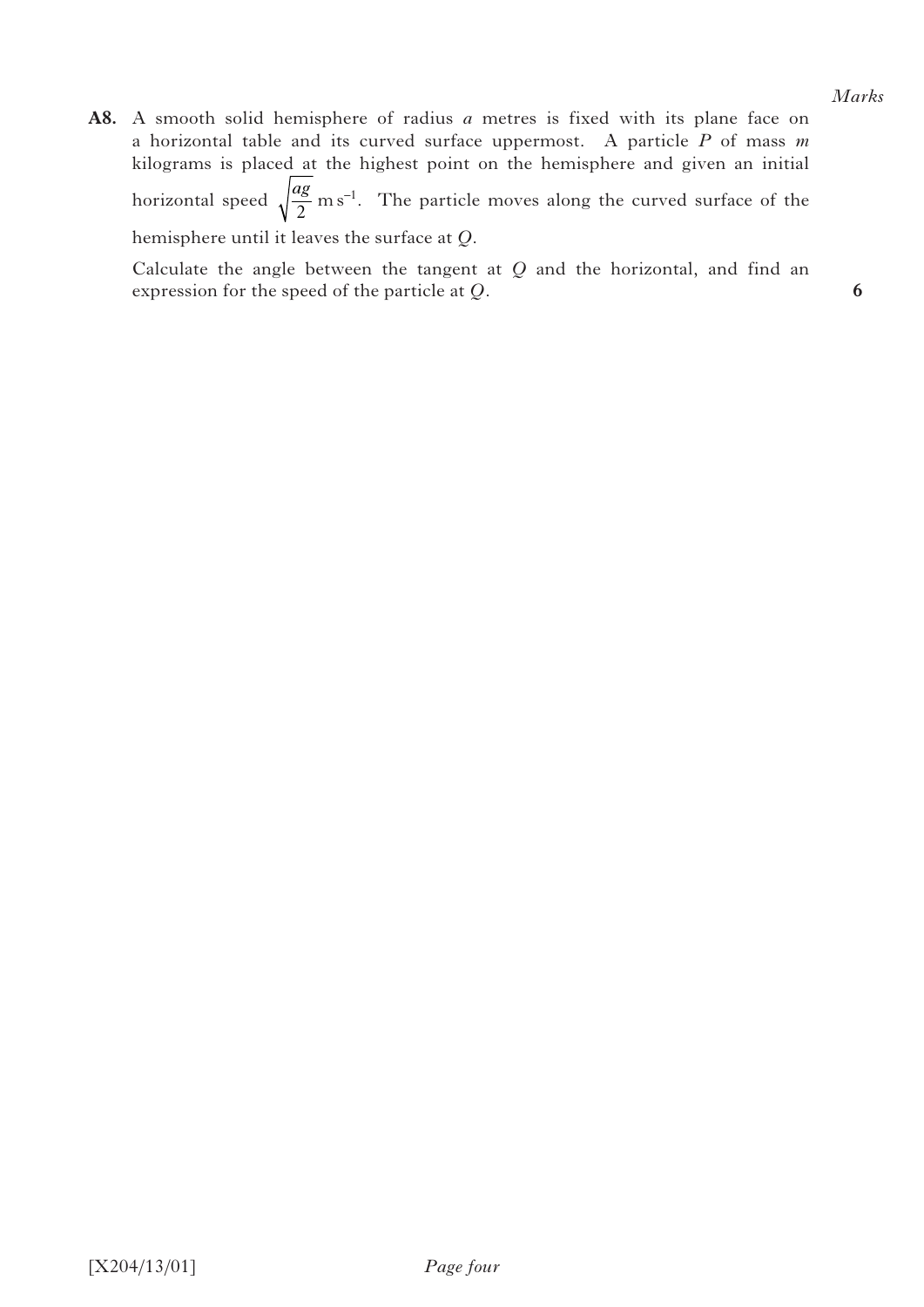**A9.** As part of a race, a speedboat has to round three buoys *P*, *Q* and *R*, starting at *P* and travelling anti-clockwise. The buoys are 200 metres from each other with *R* due North of *Q* and *P* lying to the west of the line *QR*. In still water, the speedboat travels at  $20 \text{ m s}^{-1}$ . The water current is steady at  $5 \text{ m s}^{-1}$  flowing from due West.



Find the mean speed for one complete lap of the course.

**A10.** Two projectiles are launched simultaneously from points *A* and *B*, where *B* is due East of *A* and situated on the same horizontal plane as *A*. The projectile launched from point *A* is projected towards *B* with speed  $90 \text{ m s}^{-1}$  at an angle of  $30^{\circ}$  to the horizontal. The projectile from point *B* is projected towards *A* with speed  $50 \text{ m s}^{-1}$ at an angle  $\theta$ <sup>o</sup> to the horizontal.

 The two projectiles collide in mid-air at a distance *d* metres horizontally from point *A*.

Show that the height *h* at this point of collision is  $h = \frac{d(4050\sqrt{3} - gd)}{12150}$ . −

Find the angle of projection,  $\theta^{\circ}$ , at which the projectile from *B* is launched.

 The projectiles collide 5 seconds after launch. Calculate the distance between *A* and *B*.

**9**

**4**

**4**

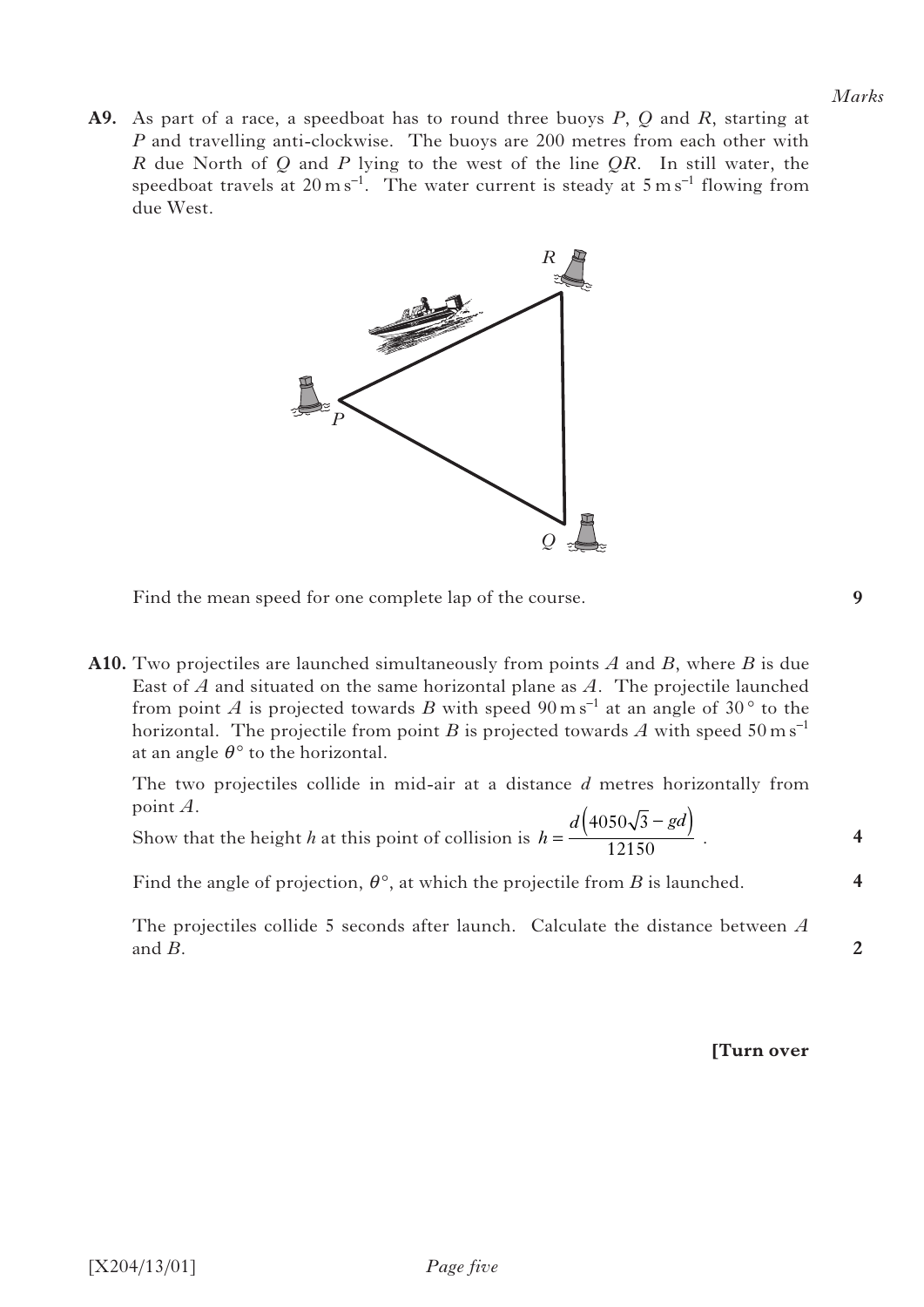**5**

**3**

**2**

**A11.** A body of fixed mass *m* kilograms is projected vertically upwards from a point on the surface of a planet with an initial speed of  $u \text{ m s}^{-1}$ .



Assuming that the gravitational force on the body is  $\frac{GMm}{d^2}$  where *d* metres is the distance from the centre of the planet, show that the speed of the body when it has reached a height *h* metres above the surface is given by  $v = \sqrt{u^2 - \frac{2GMh}{R(R+h)}}$ , where *M* kilograms is the mass of the planet, *R* metres is the radius of the planet and *G* is the gravitational constant.

Find an expression for the maximum height, *H*, reached by the body.

 Show that the escape speed necessary for the body to continue into space can be written in the form  $u = k \sqrt{\frac{GM}{R}}$  and state the value of *k*.

[*END OF SECTION A*]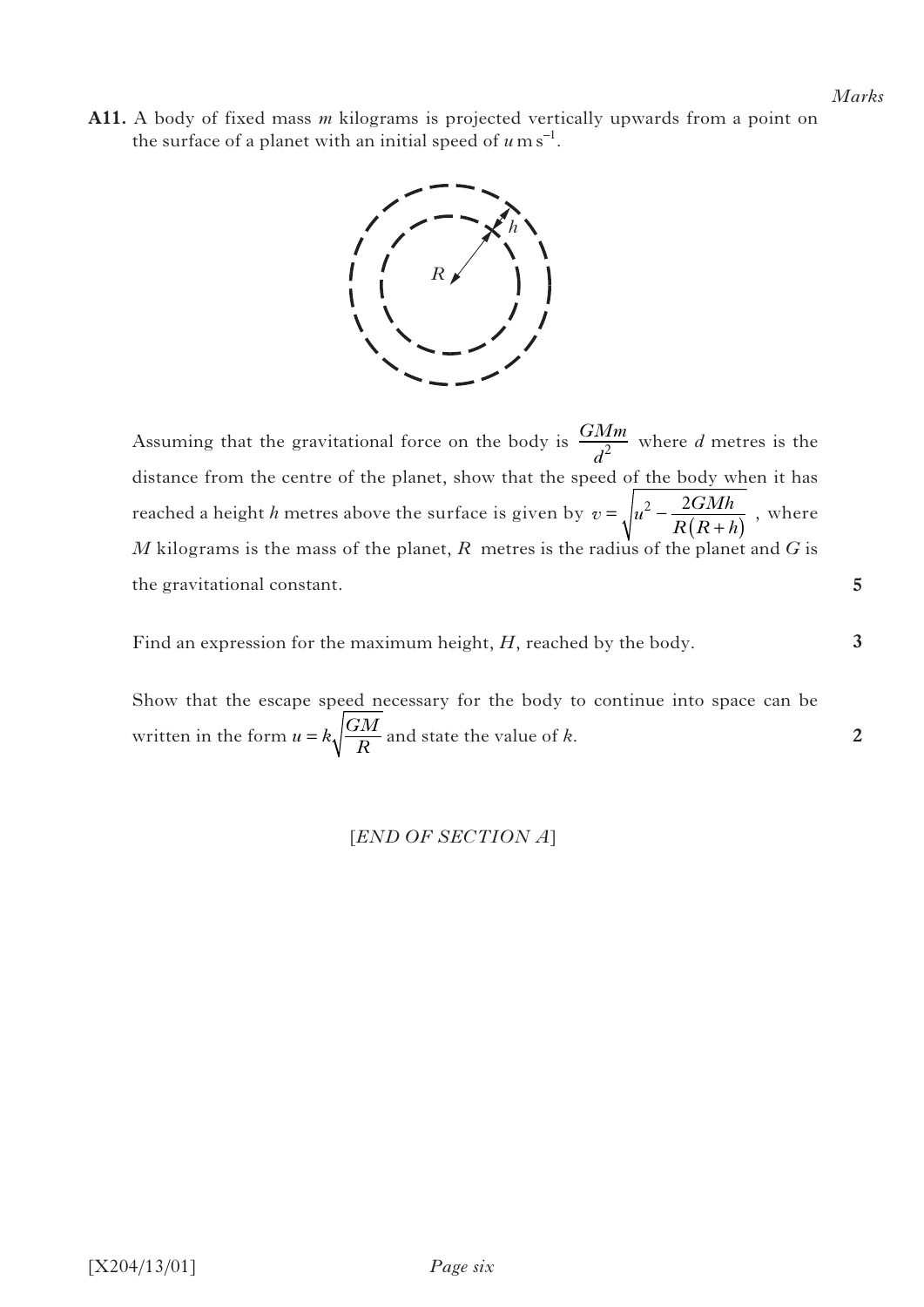# **Section B (Mathematics for Applied Mathematics)**

# **Answer all the questions**

**B1.** Given that 
$$
y = \sin(e^{5x})
$$
, find  $\frac{dy}{dx}$ .

**B2.** Matrices are given as

$$
A = \begin{pmatrix} 4 & x \\ 0 & 2 \end{pmatrix} \quad B = \begin{pmatrix} 5 & 1 \\ 0 & 1 \end{pmatrix} \quad C = \begin{pmatrix} y & 3 \\ -1 & 2 \end{pmatrix}.
$$

- (*a*) Write  $A^2 3B$  as a single matrix. (*b*) (i) Given that *C* is non-singular, find  $C^{-1}$ , the inverse of *C*. **2 2**
	- (ii) For what value of  $y$  would matrix  $C$  be singular?
- **B3.** Use integration by parts to obtain

$$
\int \frac{\ln x}{x^3} dx
$$

where  $x > 0$ .

**B4.** (*a*) State  $\sum_{r}$  and  $\sum_{r}$  in terms of *n*. Hence show that *r n* = ∑ 1 *r r*  $\sum_{n=1}^n$  $=1$ ∑

$$
\sum_{r=1}^{n} (r^3 - 3r) = \frac{n(n+1)(n-2)(n+3)}{4}.
$$

(b) Use the above result to evaluate 
$$
\sum_{r=5}^{15} (r^3 - 3r)
$$

*Marks*

**2**

**4**